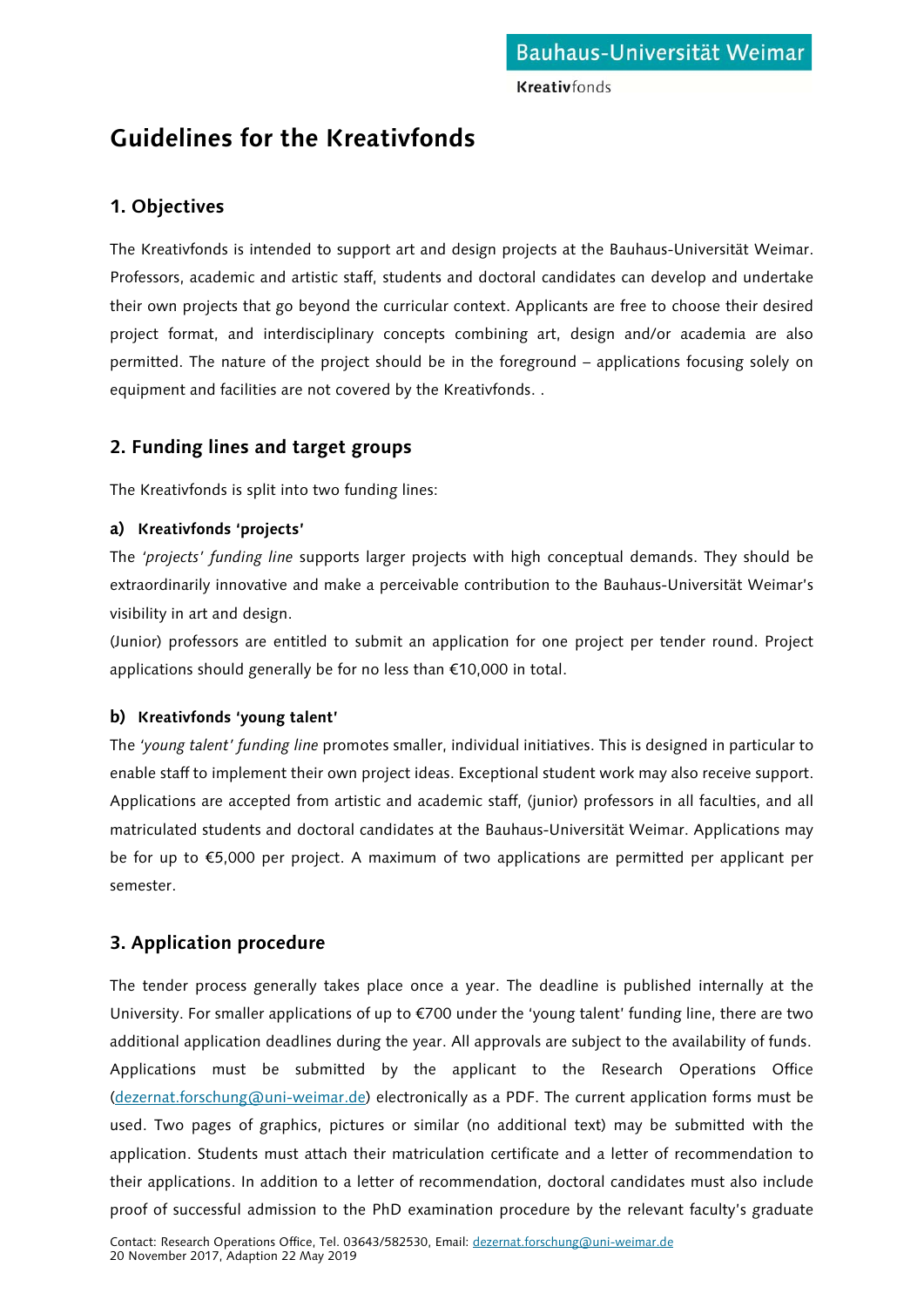committee. The 'letter of recommendation – Kreativfonds' form must be used. (Junior) professors and artistic and academic staff in all faculties may recommend a maximum of one application per tender round or deadline.

Applications under the *'projects' funding line* must be briefly presented by the applicant and their representative at the selection committee meeting. Applications under the *'young talent' funding line* are presented to the selection committee by members of the relevant faculty.

## **4. Types of funding**

Project-related expenditure may be applied for as part of the project.

Funding will **not be provided** for the following:

- − Regularly recurring formats
- − Purely printing cost subsidies for reproducing completed works
- − Purely travel cost subsidies
- − Catering costs
- − Excursion costs, in particular as part of teaching projects
- − Acquisition costs and rental fees for technical equipment available to be borrowed from faculties
- − Preparation and organisation of conferences and symposiums
- − Visa costs
- − Insurance
- − Final papers (e.g. theses, dissertations, etc.)

## **5. Awarding procedure**

The decision to award funds is made by an interdisciplinary selection committee consisting of members of the Research and Projects Committee, two seconded representatives of the Faculty of Art and Design, a representative of the Faculty of Architecture and Urbanism, and the Equal Opportunities Officer.

The committee takes the following criteria into account when approving projects:

*Content and conceptual criteria*

- − Strategic fit with the fund's objectives
- − Plausibility and quality of the application
- − Originality and innovative nature of the project idea
- − Sustainability and particular importance for the Bauhaus-Universität Weimar (especially concerning the funding line 'projects')

### *General criteria*

− Practicability and coherence of the project plan